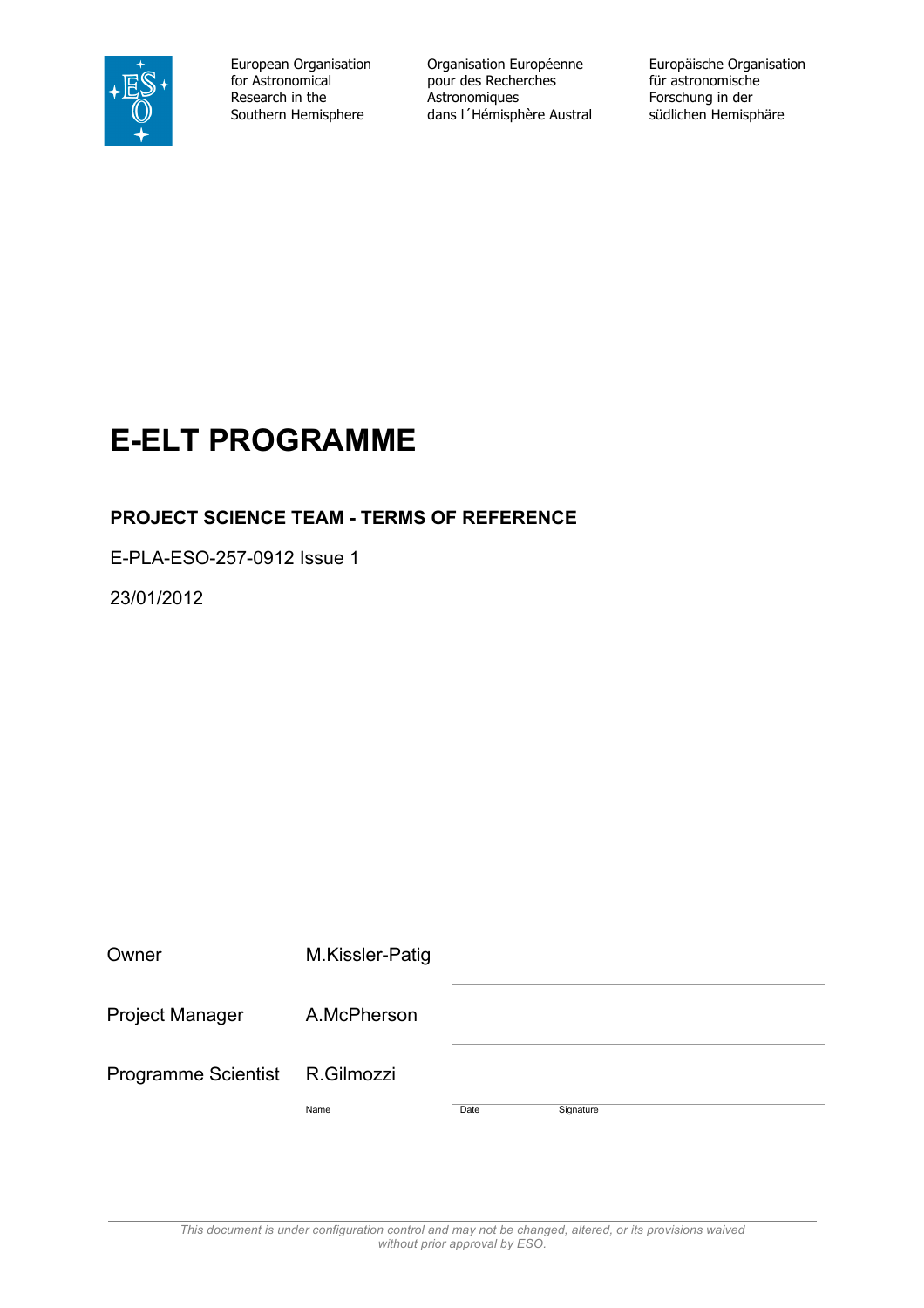

# Authors

| Name            | Affiliation |
|-----------------|-------------|
| M.Kissler-Patig | <b>ESO</b>  |
| R.Gilmozzi      | <b>ESO</b>  |
| A.Russell       | <b>ESO</b>  |
|                 |             |

# Change record

| <b>Issue</b> | Date           | Section<br>affected | Reason / Initiation<br>Paragraph   Documents / Remarks |
|--------------|----------------|---------------------|--------------------------------------------------------|
|              | 23/01/2012 All |                     | <b>First Issue</b>                                     |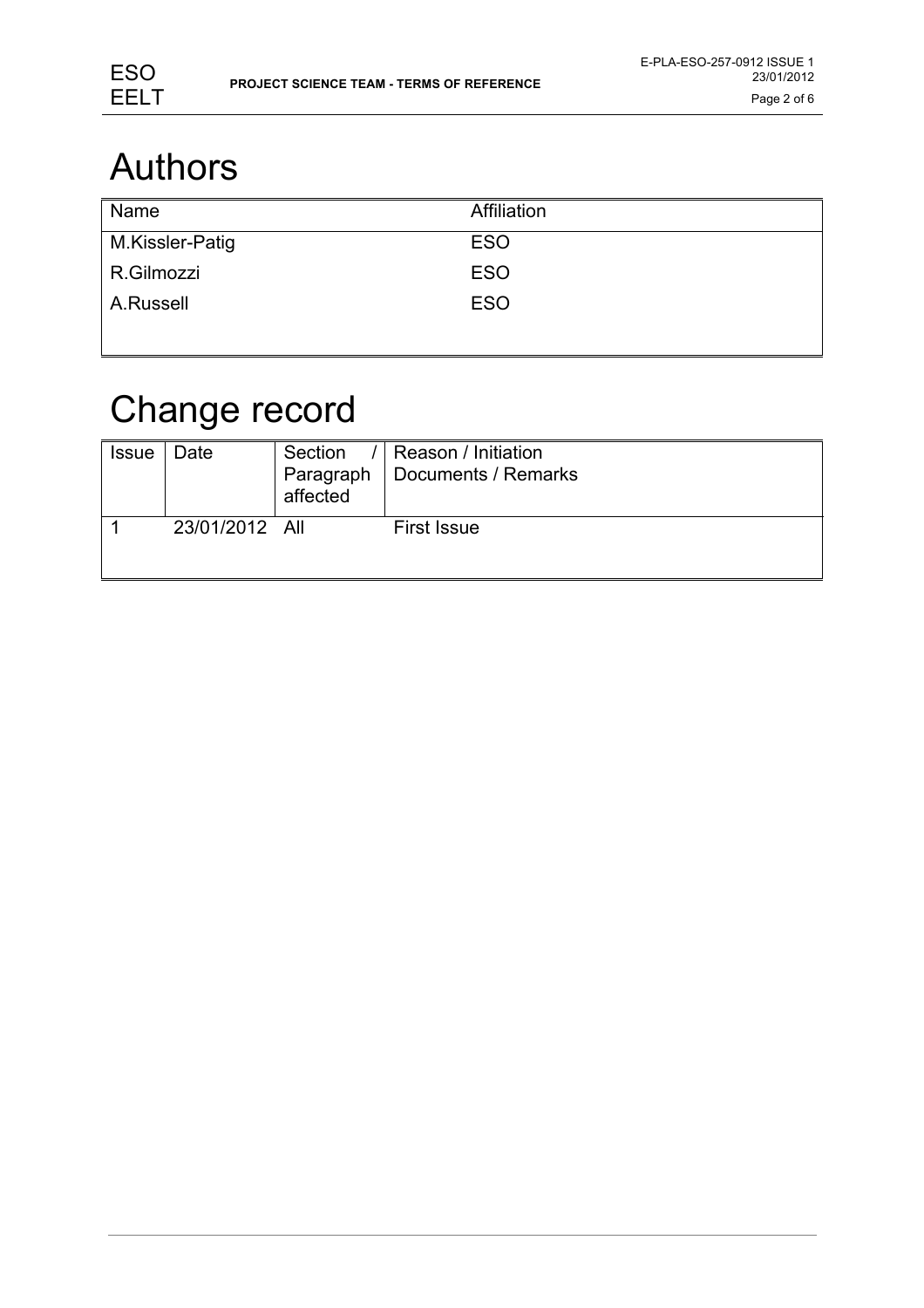

# **Contents**

## Abbreviations

See applicable document AD1 (see section 2.1 herein for references of applicable documents).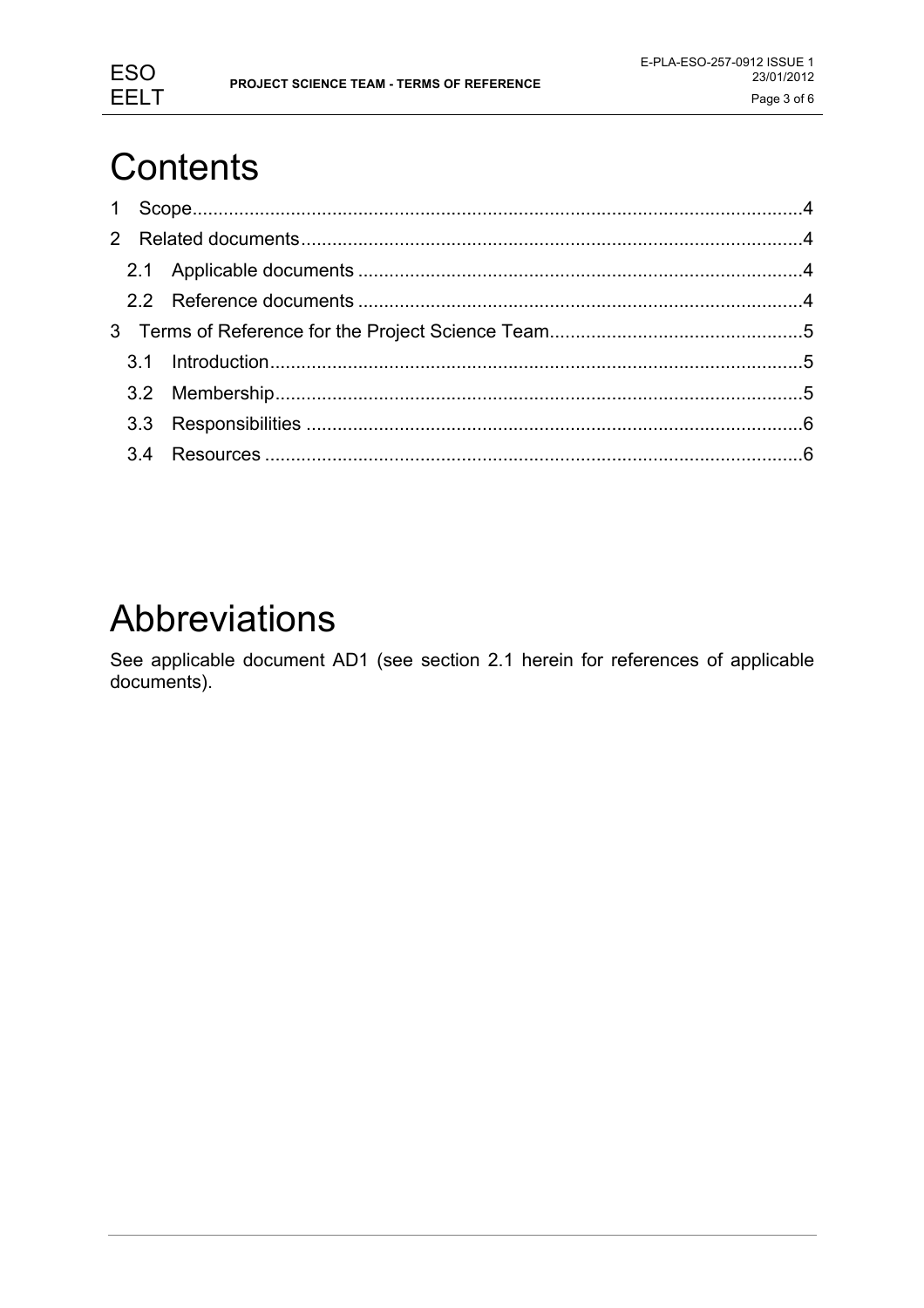### **1 Scope**

The document defines the terms of reference of the Project Science Team foreseen to support the project during the E-ELT construction phase, including the commissioning of the telescope and first light instruments. This advisory working group will replace the Science Working Group (SWG) whose mandate ends with the end of phase B.

### **2 Related documents**

#### 2.1 Applicable documents

The following applicable documents form a part of the present document to the extent specified herein. In the event of conflict between applicable documents and the content of the present document, the content of the present document shall be taken as superseding.

- AD1 Common definitions and acronyms; E-ESO-SPE-313-0066 Issue 4
- AD2 Rules for Dealing with Conflicts of Interest on ESO Committees; Attachment 7 to ESO/Cou-1040

#### 2.2 Reference documents

The following Reference Documents provide background information as to the present document. Under no circumstance shall the content of Reference Documents be construed as applicable to the present one, in part or in full.

None.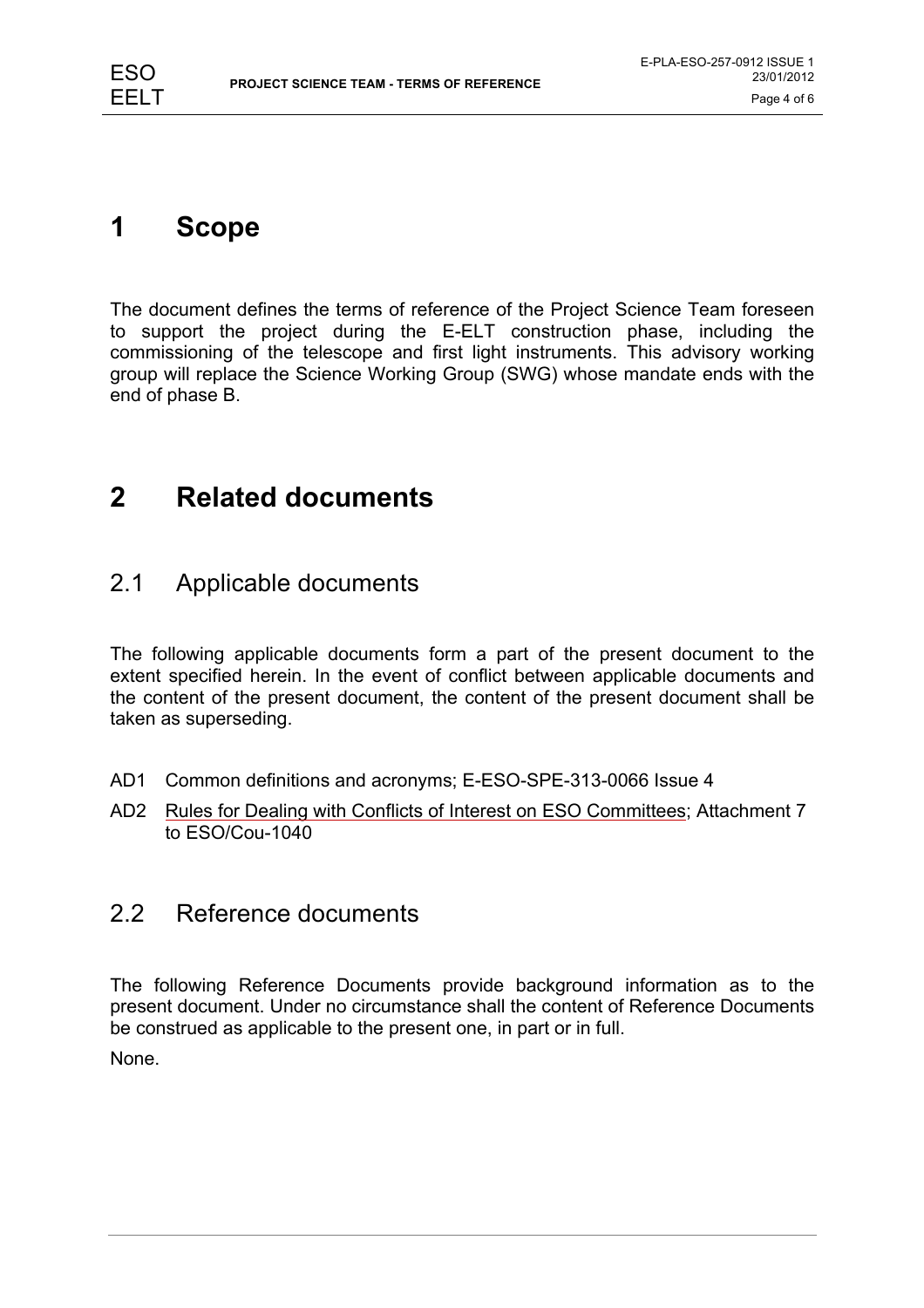### **3 Terms of Reference for the Project Science Team**

#### 3.1 Introduction

The European Extremely Large Telescope (E-ELT) Project Science Team will work in collaboration with ESO, the E-ELT programme and the astronomical community to provide coherent scientific leadership during the construction phase and the commissioning of the E-ELT.

During these phases the Project Science Team will be a liaison to the astronomical community and will assist ESO in the dissemination of the information about the E-ELT.

The Project Science Team will report to the ESO E-ELT Programme Scientist, and will advise the E-ELT Project Manager.

#### 3.2 Membership

Project Science Team members will be appointed by the E-ELT Programme Scientist based on their scientific expertise and experience in observational and theoretical astrophysics relevant to defining and focusing on scientific objectives of the E-ELT.

The membership of the Project Science Team will be composed of the following:

- Approximately twelve scientists, solicited in the ESO community by an announcement of opportunity, appointed by the Programme Scientist for renewable terms of 3 years. These scientists may be experts on particular technical matters or on particular research topics;
- The Principal Investigators of Council approved E-ELT instrument projects;
- Ex officio members: the E-ELT Project Scientist, the E-ELT Instrument Scientist, the E-ELT System Scientist.

The E-ELT Programme Scientist will appoint the chair of the Project Science Team among its members, for a renewable term of two years.

ESO may decide to expand the Project Science Team membership as the project evolves.